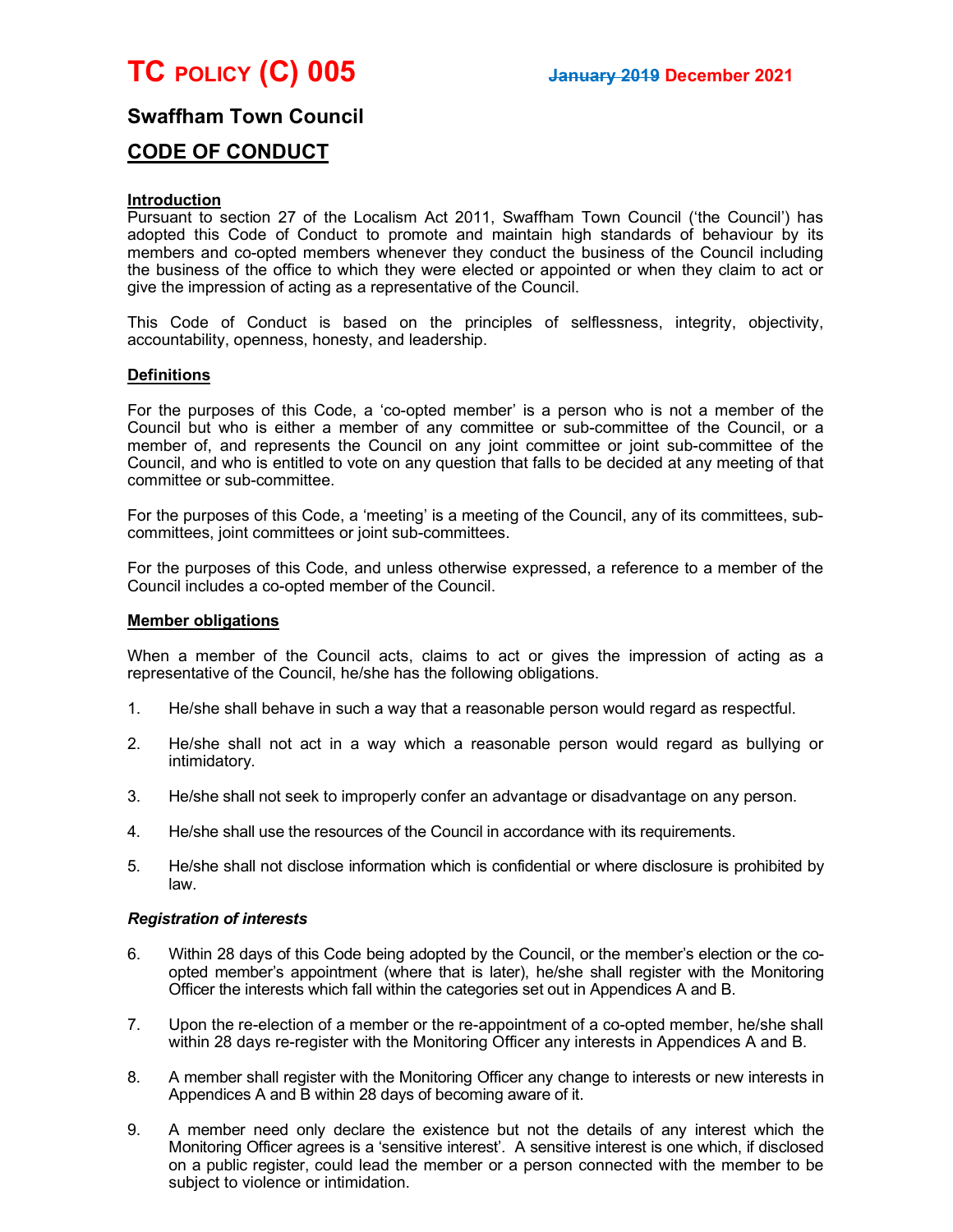### Declaration of interests at meetings

- 10. Where a matter arises at a meeting which relates to an interest in Appendix A the member shall not participate in a discussion or vote on the matter. He/she only has to declare what his/her interest is if it is not already entered in the member's register of interests or if he/she has not notified the Monitoring Officer of it.
- 11 Where a matter arises at a meeting which relates to an interest in Appendix A which is a sensitive interest, the member shall not participate in a discussion or vote on the matter. If it is a sensitive interest which has not already been disclosed to the Monitoring Officer, the member shall disclose he/she has an interest but not the nature of it.
- 12 Where a matter arises at a meeting which relates to an interest in Appendix B, the member shall not vote on the matter. He/she may speak on the matter only if members of the public are also allowed to speak at the meeting.
- 13 A member only has to declare his/her interest in Appendix B if it is not already entered in his/her register of interests or he/she has not notified the Monitoring Officer of it or if he/she speaks on the matter. If he/she holds an interest in Appendix B which is a sensitive interest not already disclosed to the Monitoring Officer, he/she shall declare the interest but not the nature of the interest.
- 14 Where a matter arises at a meeting which relates to a financial interest of a friend, relative or close associate (other than an interest in Appendix A), the member shall disclose the nature of the interest and not vote on the matter. He/she may speak on the matter only if members of the public are also allowed to speak at the meeting. If it is a 'sensitive interest' the member shall declare the interest but not the nature of the interest.

### **Dispensations**

15 On a written request made to the Council's proper officer, the Council may grant a member a dispensation to participate in a discussion and vote on a matter at a meeting even if he/she has an interest in Appendices A and B if the Council believes that the number of members otherwise prohibited from taking part in the meeting would impede the transaction of the business; or it is in the interests of the inhabitants in the Council's area to allow the member to take part or it is otherwise appropriate to grant a dispensation.